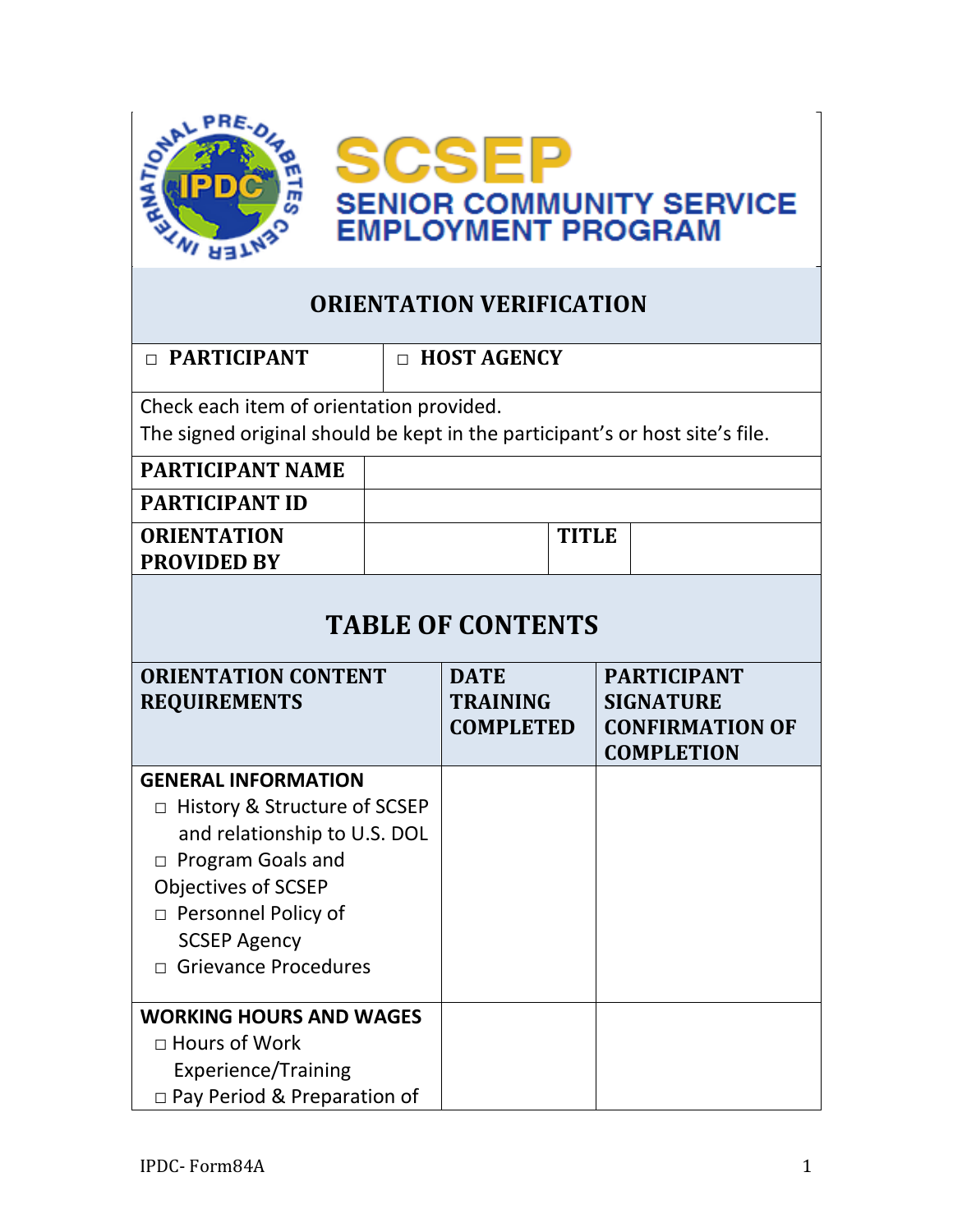| <b>Time Sheet</b><br>$\Box$ Leave Without Pay<br>$\Box$ Make-up Time<br>□ Volunteer Hours<br><b>FRINGE BENEFITS</b>                                                                                                                                                                                                                                                                      |  |
|------------------------------------------------------------------------------------------------------------------------------------------------------------------------------------------------------------------------------------------------------------------------------------------------------------------------------------------------------------------------------------------|--|
| <b>Workers Compensation</b><br>$\Box$<br>□ Annual Physical<br>$\Box$ Rescheduling Missed Hours<br>Due to Federal<br>Holiday/Illness                                                                                                                                                                                                                                                      |  |
| <b>WRITTEN MATERIALS</b>                                                                                                                                                                                                                                                                                                                                                                 |  |
| <b>PROVIDED</b><br><b>Enrollment Agreement</b><br>$\Box$<br><b>Training Assignment</b><br>$\Box$<br>Description<br>$\Box$ Personnel Policies/Grievance<br>Procedures/Prohibited<br>$\Box$<br><b>Political Activities or</b><br>handbook containing the same                                                                                                                              |  |
| <b>HOST AGENCY/TRAINING SITE</b>                                                                                                                                                                                                                                                                                                                                                         |  |
| <b>RESPONSIBILITIES</b><br>$\Box$ Job Search/Un-sub.<br><b>Placement Assistance</b><br>□ Training & Advancement<br>Opportunities<br>□ Supervision (On-Site)<br>$\Box$ Workplace Health & Safety<br>$\Box$ Liability / Insurance<br>$\Box$ Transportation<br>□ Nondiscriminatory<br>Treatment<br>$\square$ Supportive Services<br>□ Non-Federal, In-Kind<br><b>Contribution and Other</b> |  |